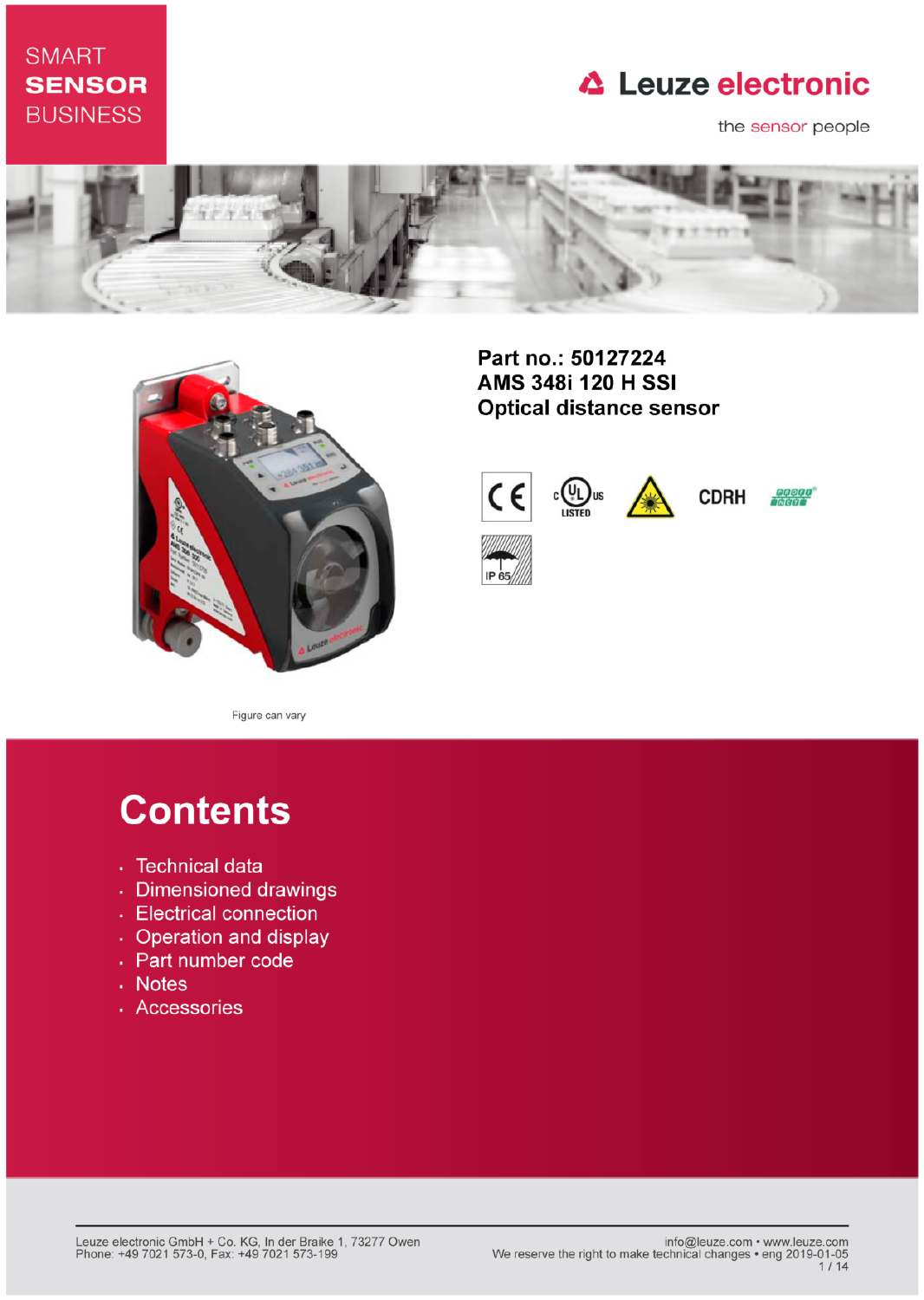### **Technical data**

| <b>Basic data</b>                      |                                                                                                                                                                                              |
|----------------------------------------|----------------------------------------------------------------------------------------------------------------------------------------------------------------------------------------------|
| <b>Series</b>                          | <b>AMS 300i</b>                                                                                                                                                                              |
| Application                            | Collision protection of cranes / gantry cranes<br>Positioning of high-bay storage devices<br>Positioning of electroplating plants<br>Positioning of skillet systems and side-tracking skates |
|                                        |                                                                                                                                                                                              |
| <b>Functions</b>                       |                                                                                                                                                                                              |
| Functions                              | Heating                                                                                                                                                                                      |
|                                        |                                                                                                                                                                                              |
| <b>Characteristic parameters</b>       |                                                                                                                                                                                              |
| <b>MTTF</b>                            | 31 years                                                                                                                                                                                     |
|                                        |                                                                                                                                                                                              |
| <b>Optical data</b>                    |                                                                                                                                                                                              |
| Light source                           | Laser, Red                                                                                                                                                                                   |
| Laser class                            | 2, IEC/EN 60825-1:2007                                                                                                                                                                       |
|                                        |                                                                                                                                                                                              |
| <b>Measurement data</b>                |                                                                                                                                                                                              |
| Measurement range                      | 200  120,000 mm                                                                                                                                                                              |
| Accuracy                               | 2 mm                                                                                                                                                                                         |
| Reproducibility (3 sigma)              | $1.5 \text{ mm}$                                                                                                                                                                             |
| Max. traverse rate                     | $10 \text{ m/s}$                                                                                                                                                                             |
|                                        |                                                                                                                                                                                              |
| <b>Electrical data</b>                 |                                                                                                                                                                                              |
| <b>Performance data</b>                |                                                                                                                                                                                              |
| Supply voltage U <sub>B</sub>          | 18  30 V, DC                                                                                                                                                                                 |
|                                        |                                                                                                                                                                                              |
| <b>Interface</b>                       |                                                                                                                                                                                              |
| Type                                   | PROFINET, SSI                                                                                                                                                                                |
| <b>Profinet</b>                        |                                                                                                                                                                                              |
| Conformance class                      | Β                                                                                                                                                                                            |
| Protocol                               | PROFINET RT                                                                                                                                                                                  |
| Switch functionality                   | Integrated                                                                                                                                                                                   |
| Transmission speed                     | 100 Mbit/s                                                                                                                                                                                   |
| <b>SSI</b>                             |                                                                                                                                                                                              |
| Clock frequency                        | 80  800 kHz                                                                                                                                                                                  |
|                                        |                                                                                                                                                                                              |
| <b>Connection</b>                      |                                                                                                                                                                                              |
| Number of connections                  | 5 Piece(s)                                                                                                                                                                                   |
| <b>Connection 1</b>                    |                                                                                                                                                                                              |
| Type of connection                     | Connector                                                                                                                                                                                    |
| Designation on device<br><b>BUS IN</b> |                                                                                                                                                                                              |
| Function                               | <b>BUS IN</b><br>Data interface                                                                                                                                                              |
| Thread size                            | M12                                                                                                                                                                                          |
| Type                                   | Female                                                                                                                                                                                       |
| No. of pins                            | 4-pin                                                                                                                                                                                        |
| Encoding                               | D-coded                                                                                                                                                                                      |
|                                        |                                                                                                                                                                                              |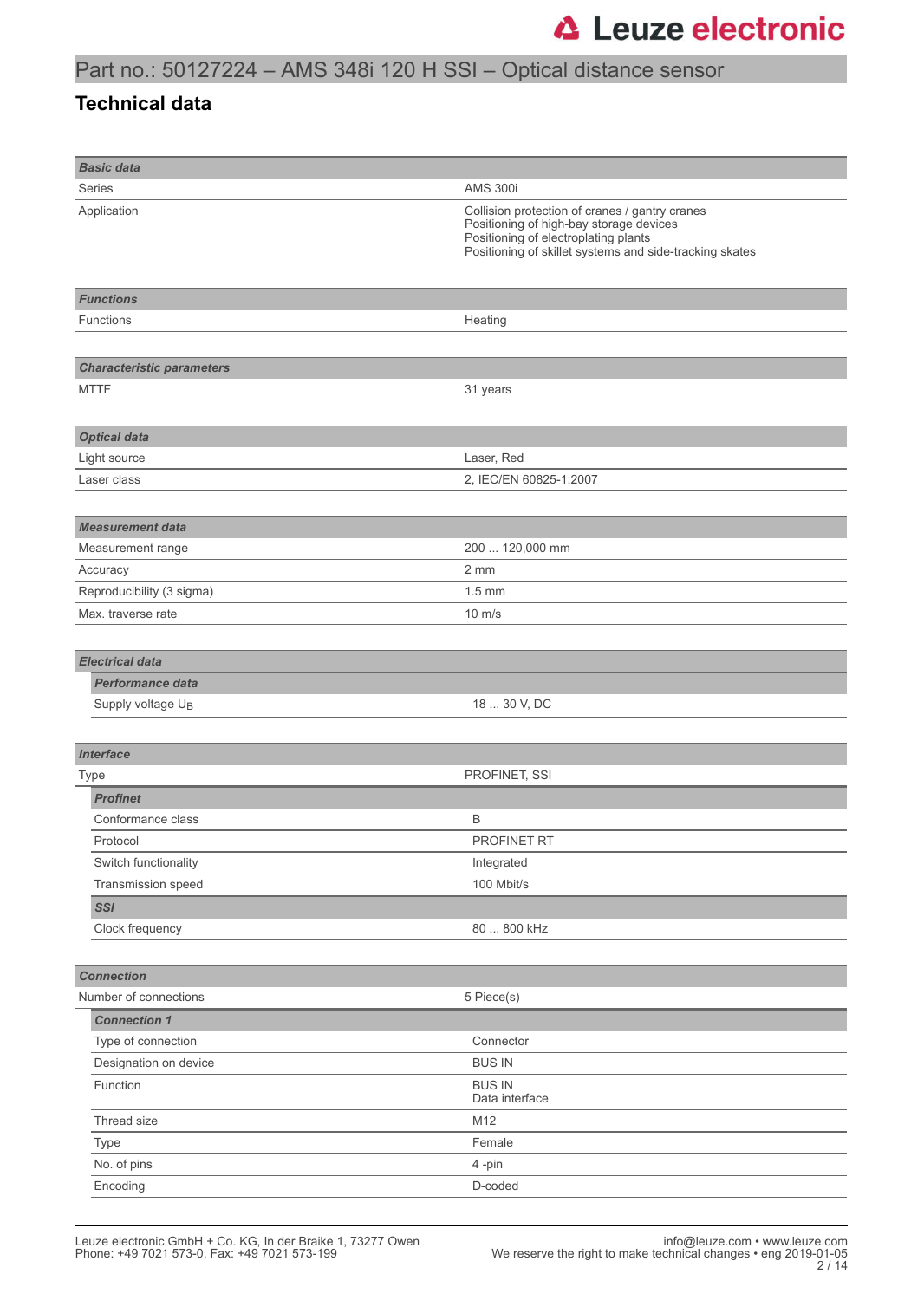## Part no.: 50127224 – AMS 348i 120 H SSI – Optical distance sensor

| <b>Connection 2</b>                                         |                                   |
|-------------------------------------------------------------|-----------------------------------|
| Type of connection                                          | Connector                         |
| Designation on device                                       | <b>BUS OUT</b>                    |
| Function                                                    | <b>BUS OUT</b><br>Data interface  |
| Thread size                                                 | M12                               |
| Type                                                        | Female                            |
| No. of pins                                                 | 4-pin                             |
| Encoding                                                    | D-coded                           |
| <b>Connection 3</b>                                         |                                   |
| Type of connection                                          | Connector                         |
| Designation on device                                       | <b>PWR</b>                        |
| Function                                                    | PWR / SW IN/OUT<br>Voltage supply |
| Thread size                                                 | M12                               |
| Type                                                        | Male                              |
| No. of pins                                                 | 5-pin                             |
| Encoding                                                    | A-coded                           |
| <b>Connection 4</b>                                         |                                   |
| Type of connection                                          | Connector                         |
| Designation on device                                       | <b>SERVICE</b>                    |
| Function                                                    | Service interface                 |
| Thread size                                                 | M12                               |
| Type                                                        | Female                            |
| No. of pins                                                 | 5-pin                             |
| Encoding                                                    | A-coded                           |
| <b>Connection 5</b>                                         |                                   |
| Type of connection                                          | Connector                         |
| Designation on device                                       | SSI                               |
| Function                                                    | Data interface<br>SSI             |
| Thread size                                                 | M12                               |
| Type                                                        | Male                              |
| No. of pins                                                 | 5-pin                             |
| Encoding                                                    | B-coded                           |
|                                                             |                                   |
| <b>Mechanical data</b>                                      |                                   |
| Design                                                      | Cubic                             |
| Dimension (W x H x L)                                       | 84 mm x 166.5 mm x 159 mm         |
| Housing material                                            | Metal                             |
| Net weight                                                  | 2,450 g                           |
| Type of fastening                                           | Through-hole mounting             |
|                                                             |                                   |
| <b>Operation and display</b><br>Type of display             | LC Display                        |
|                                                             | LED                               |
| Operational controls                                        | Membrane keyboard                 |
|                                                             |                                   |
| <b>Environmental data</b><br>Ambient temperature, operation | $-30$ 50 °C                       |
|                                                             | $-30$ 70 °C                       |
| Ambient temperature, storage                                |                                   |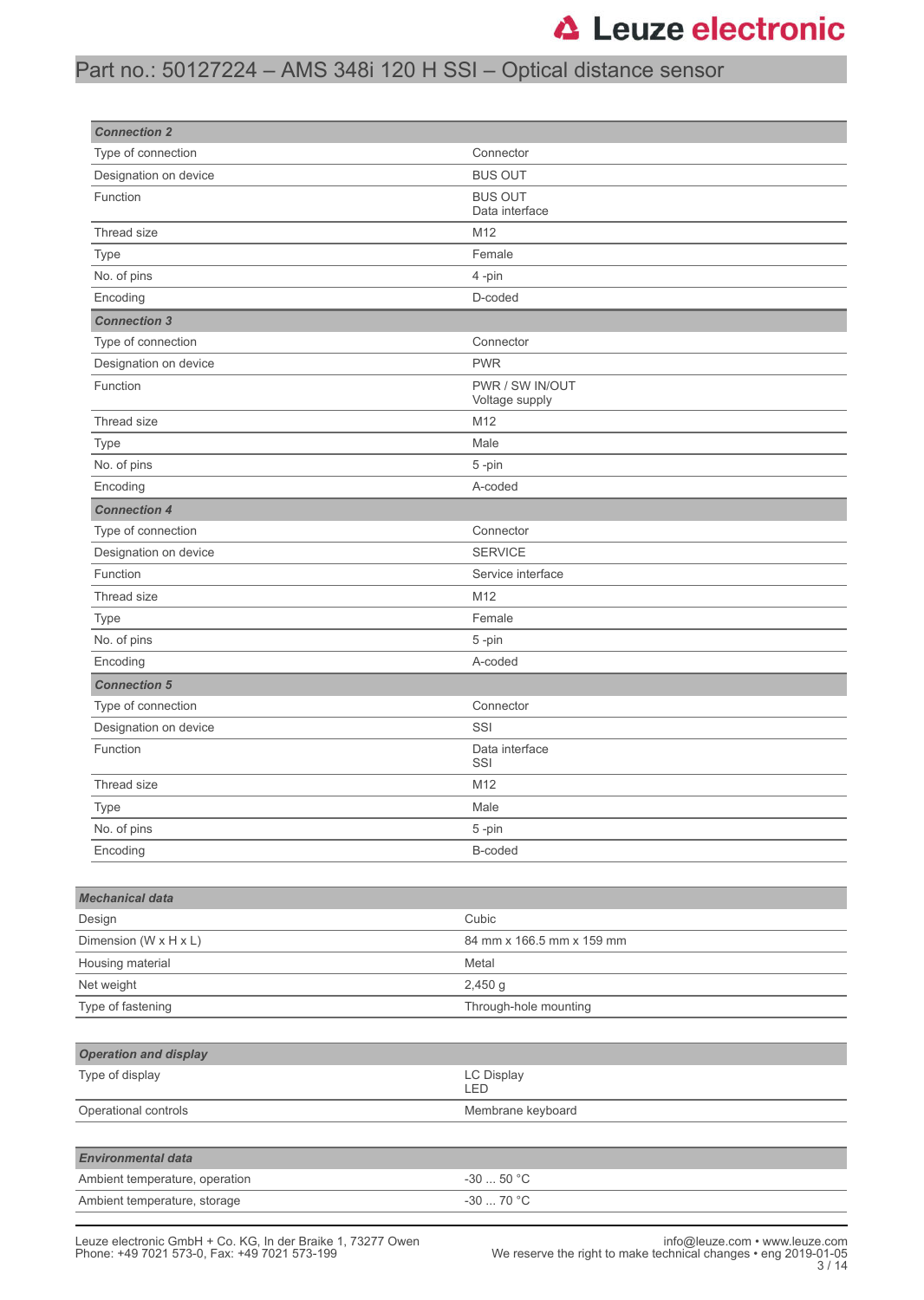## Part no.: 50127224 – AMS 348i 120 H SSI – Optical distance sensor

| Relative humidity (non-condensing) | 90 %                        |  |
|------------------------------------|-----------------------------|--|
|                                    |                             |  |
| <b>Certifications</b>              |                             |  |
| Degree of protection               | IP 65                       |  |
| Protection class                   | $\mathop{\rm III}\nolimits$ |  |
| Certifications                     | c UL US                     |  |
|                                    |                             |  |
| <b>Classification</b>              |                             |  |
| eCl@ss 8.0                         | 27270801                    |  |
| eCl@ss 9.0                         | 27270801                    |  |
| <b>ETIM 5.0</b>                    | EC001825                    |  |
| ETIM 6.0                           | EC001825                    |  |

### **Dimensioned drawings**

All dimensions in millimeters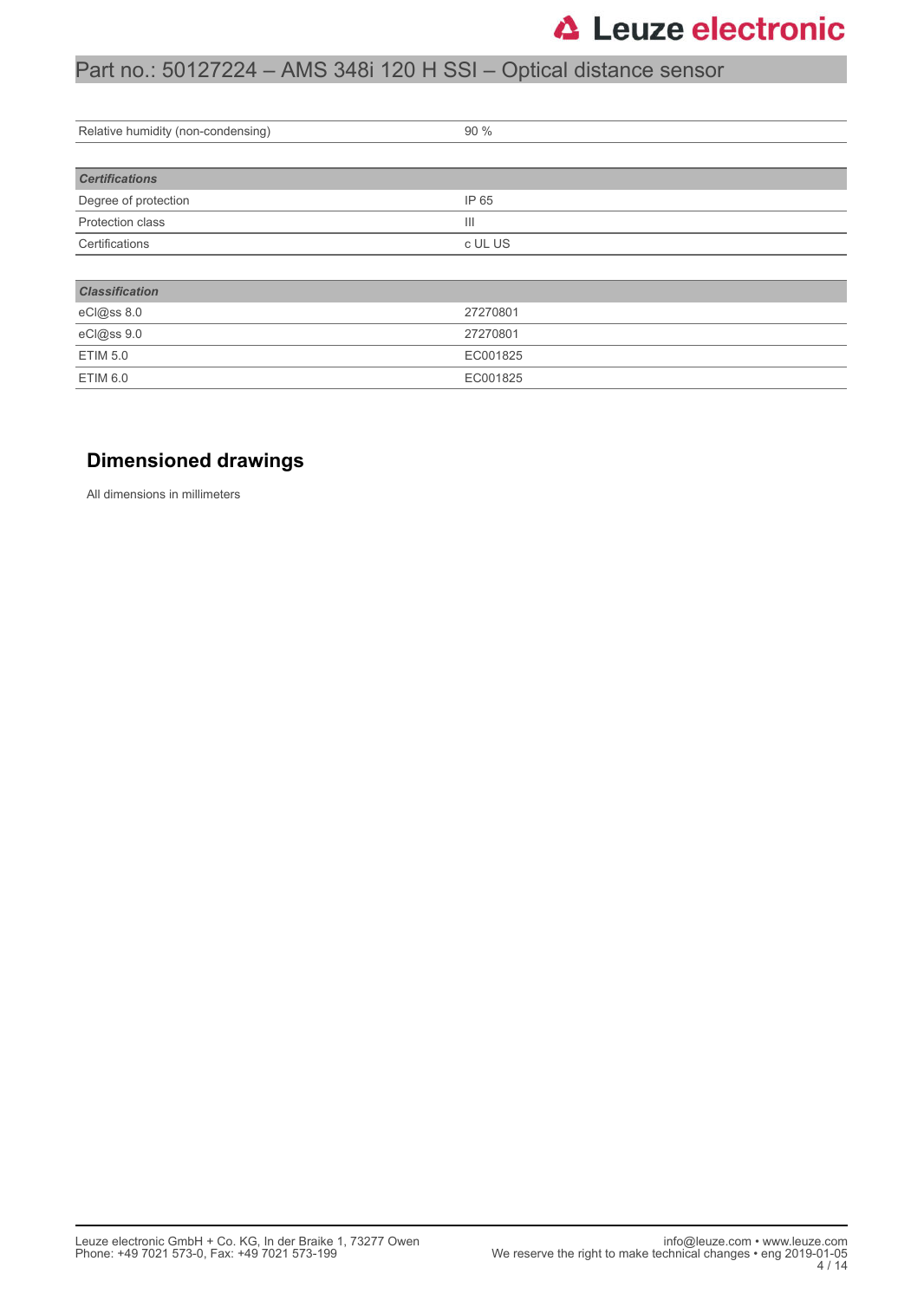Part no.: 50127224 – AMS 348i 120 H SSI – Optical distance sensor



A M 5 screw for alignment

B Knurled nut with WAF 4 hexagon socket and M 5 nut for securing

C Optical axis

D Zero point of the distance to be measured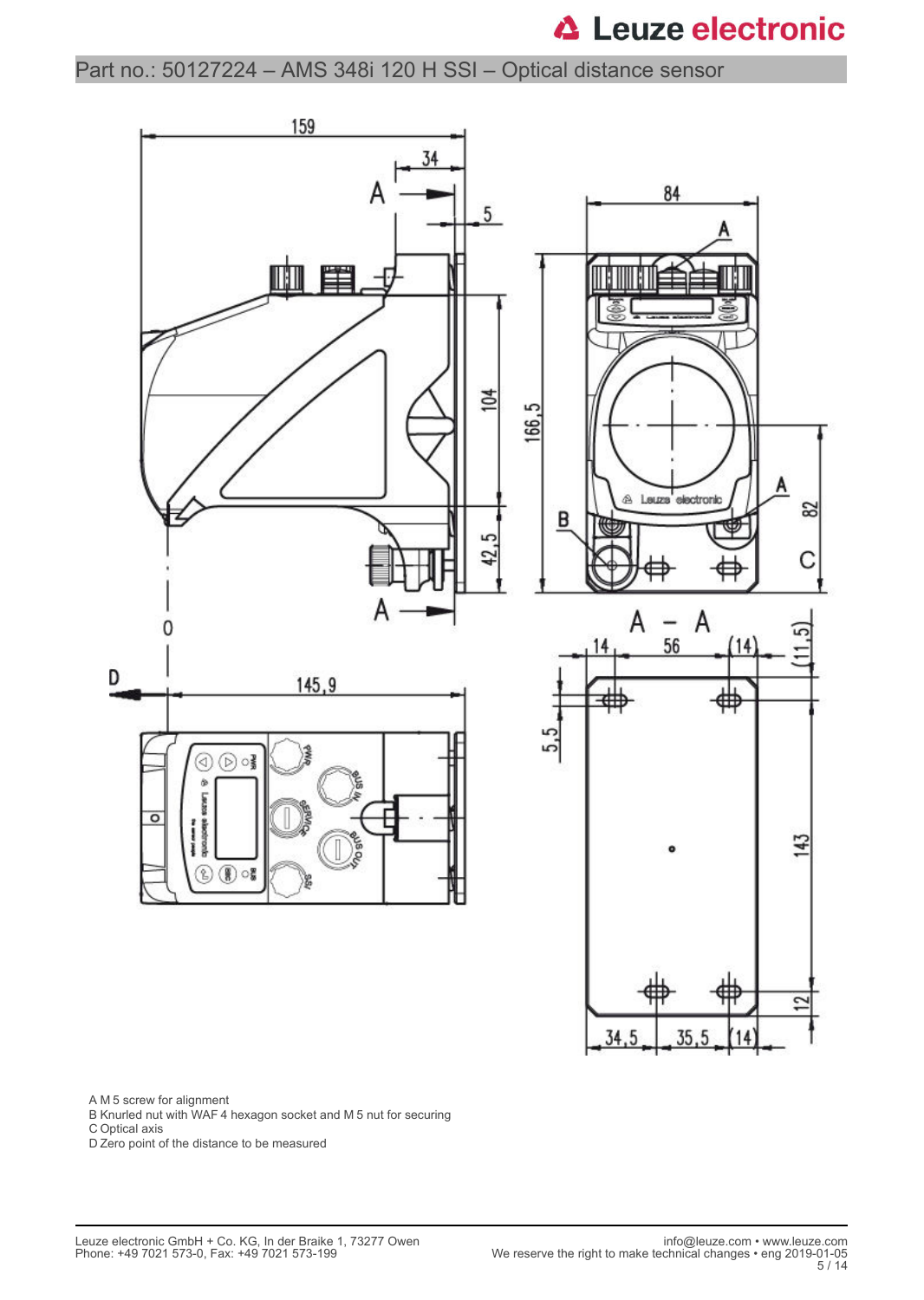## Part no.: 50127224 – AMS 348i 120 H SSI – Optical distance sensor

### **Electrical connection**

| <b>Connection 1</b> | <b>BUS IN</b>                   |
|---------------------|---------------------------------|
| Type of connection  | Connector                       |
| Function            | <b>BUS IN</b><br>Data interface |
| Thread size         | M <sub>12</sub>                 |
| Type                | Female                          |
| Material            | Metal                           |
| No. of pins         | $4$ -pin                        |
| Encoding            | D-coded                         |

| Pin            | Pin assignment |
|----------------|----------------|
|                | FD+            |
| $\mathcal{P}$  | RD+            |
| 3              | l I ) –        |
| $\overline{4}$ | RD-            |



| <b>Connection 2</b> | <b>BUS OUT</b>                   |
|---------------------|----------------------------------|
| Type of connection  | Connector                        |
| Function            | <b>BUS OUT</b><br>Data interface |
| Thread size         | M12                              |
| Type                | Female                           |
| Material            | Metal                            |
| No. of pins         | $4$ -pin                         |
| Encoding            | D-coded                          |

| Pin | Pin assignment |
|-----|----------------|
|     | ΓD+            |
| 2   | $RD+$          |
| 3   | TD-            |
| 4   | RD-            |



| <b>Connection 3</b> | <b>PWR</b>                               |
|---------------------|------------------------------------------|
| Type of connection  | Connector                                |
| Function            | <b>PWR / SW IN/OUT</b><br>Voltage supply |
| Thread size         | M <sub>12</sub>                          |
| Type                | Male                                     |
| Material            | Metal                                    |
| No. of pins         | $5$ -pin                                 |
| Encoding            | A-coded                                  |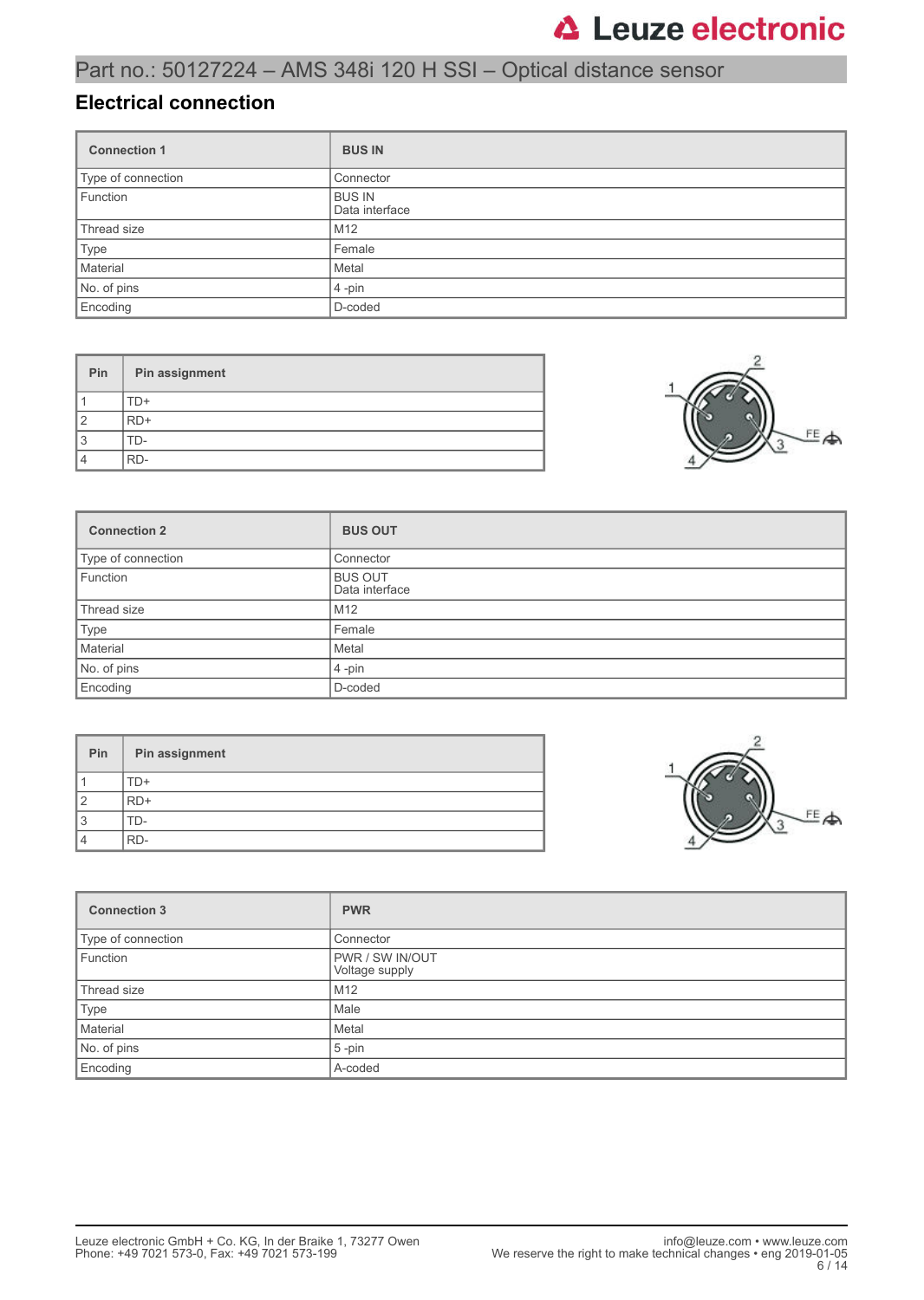### Part no.: 50127224 – AMS 348i 120 H SSI – Optical distance sensor

| Pin | Pin assignment   |
|-----|------------------|
|     | <b>VIN</b>       |
| 2   | I/O <sub>1</sub> |
| 3   | <b>GND</b>       |
|     | I/O <sub>2</sub> |
| 5   | FE.              |



| <b>Connection 4</b> | <b>SERVICE</b>    |
|---------------------|-------------------|
| Type of connection  | Connector         |
| Function            | Service interface |
| Thread size         | M <sub>12</sub>   |
| Type                | Female            |
| Material            | Metal             |
| No. of pins         | $5$ -pin          |
| Encoding            | A-coded           |

| <b>Pin</b>     | Pin assignment   |
|----------------|------------------|
|                | n.c.             |
| $\overline{2}$ | <b>RS 232-TX</b> |
| 3              | <b>GND</b>       |
| 4              | <b>RS 232-RX</b> |
| 5              | n.c.             |



| <b>Connection 5</b> | <b>SSI</b>            |
|---------------------|-----------------------|
| Type of connection  | Connector             |
| Function            | Data interface<br>SSI |
| Thread size         | M12                   |
| Type                | Male                  |
| Material            | Metal                 |
| No. of pins         | $5 - pin$             |
| Encoding            | B-coded               |

| Pin            | Pin assignment |
|----------------|----------------|
|                | DATA+          |
| $\overline{2}$ | DATA-          |
| 3              | CLK+           |
| 4              | CLK-           |
| 5              | FE.            |



### **Operation and display**

### LEDs

| <b>LED</b> |                   | <b>Display</b> | <b>Meaning</b>    |
|------------|-------------------|----------------|-------------------|
| ∎ ⊣        | Off<br><b>PWR</b> |                | No supply voltage |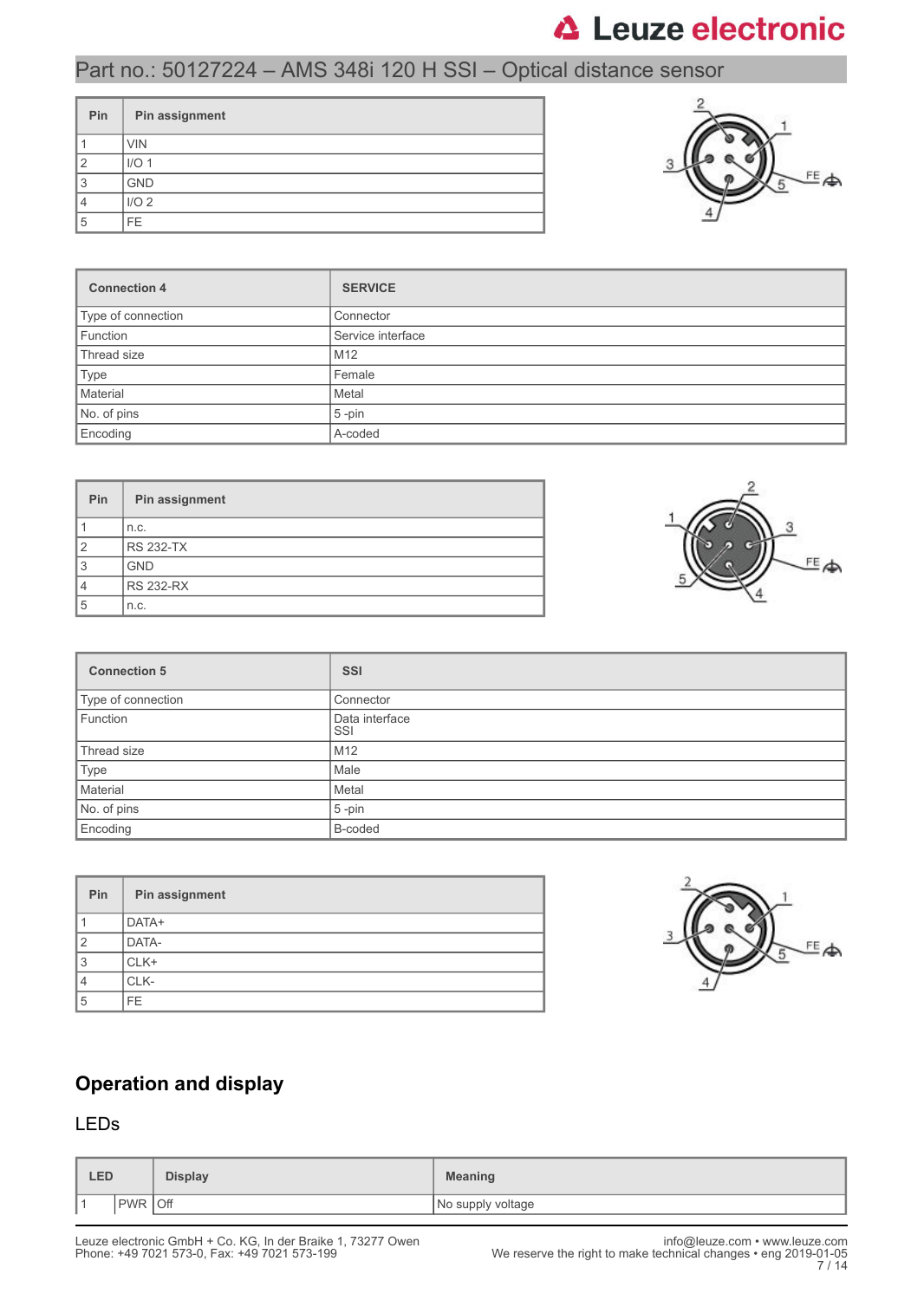| <b>LED</b> |                                                     | <b>Display</b>           | <b>Meaning</b>                                                           |  |
|------------|-----------------------------------------------------|--------------------------|--------------------------------------------------------------------------|--|
|            |                                                     | Green, flashing          | Voltage connected / no measurement value output / initialization running |  |
|            |                                                     | Green, continuous light  | Device OK, measurement value output                                      |  |
|            |                                                     | Red, flashing            | Device OK, warning set                                                   |  |
|            |                                                     | Red, continuous light    | No measurement value output                                              |  |
|            |                                                     | Orange, flashing         | <b>PROFINET</b> wave function activated                                  |  |
|            |                                                     | Orange, continuous light | Configuration via display                                                |  |
| 2          | <b>BUS</b>                                          | Off                      | No supply voltage                                                        |  |
|            |                                                     | Green, flashing          | Device ok, initialization phase                                          |  |
|            |                                                     | Green, continuous light  | Device OK                                                                |  |
|            |                                                     | Red, flashing            | Communication error                                                      |  |
|            |                                                     | Red, continuous light    | Bus error                                                                |  |
|            |                                                     | Orange, flashing         | PROFINET wave function activated                                         |  |
| 3          | <b>BUS</b><br>IN                                    | Green, continuous light  | Link OK                                                                  |  |
|            |                                                     | Orange, flashing         | Data exchange active                                                     |  |
| 4          | <b>BUS</b><br>Green, continuous light<br><b>OUT</b> |                          | Link OK                                                                  |  |
|            |                                                     | Orange, flashing         | Data exchange active                                                     |  |

### **Part number code**

Part designation: **AMS 3XXi YYY Z AAA**

| <b>AMS</b> | <b>Operating principle:</b><br>AMS: absolute measurement system                                                                                                                                                                                        |
|------------|--------------------------------------------------------------------------------------------------------------------------------------------------------------------------------------------------------------------------------------------------------|
| 3XXi       | Series/interface (integrated fieldbus technology):<br>300i: RS 422/RS 232<br>301i: RS 485<br>304i: PROFIBUS DP / SSI<br>308i: TCP/IP<br>335i: CANopen<br>338i: EtherCAT<br>348i: PROFINET RT<br>355i: DeviceNet<br>358i: EtherNet/IP<br>384i: Interbus |
| <b>YYY</b> | <b>Operating range:</b><br>40: max. operating range in m<br>120: max. operating range in m<br>200: max. operating range in m<br>300: max. operating range in m                                                                                         |
| Ιz         | <b>Special equipment:</b><br>H: with heating                                                                                                                                                                                                           |
| AAA        | Interface:<br>SSI: with SSI interface                                                                                                                                                                                                                  |

### **Notes**

**Observe intended use!**

- This product is not a safety sensor and is not intended as personnel protection.
- The product may only be put into operation by competent persons.
- Only use the product in accordance with its intended use.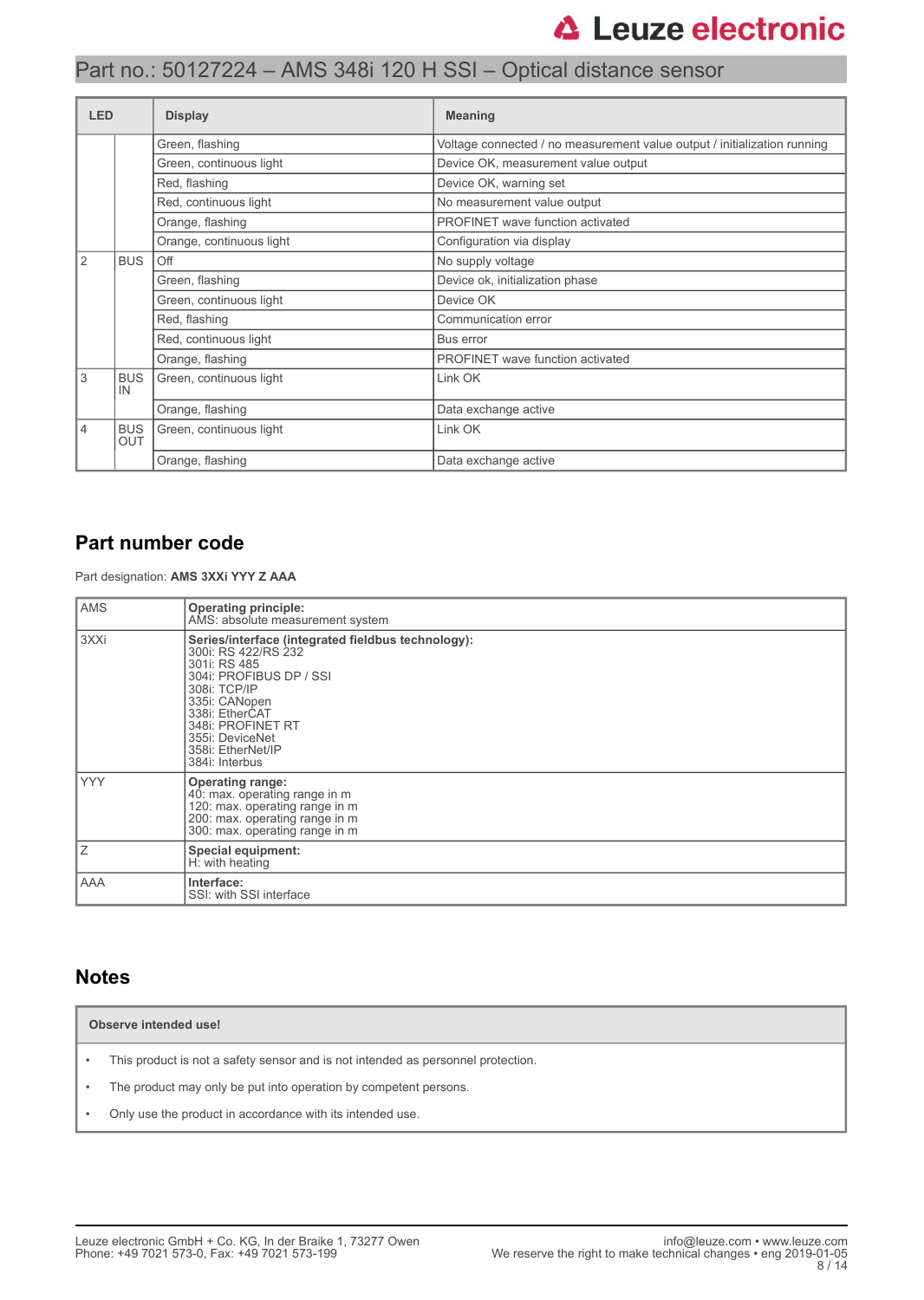## Part no.: 50127224 – AMS 348i 120 H SSI – Optical distance sensor

#### **WARNING! LASER RADIATION – LASER CLASS 2**

#### **Never look directly into the beam!**

The device satisfies the requirements of IEC 60825-1:2007 (EN 60825-1:2007) safety regulations for a product of **laser class 2** as well as<br>the U.S. 21 CFR 1040.10 regulations with deviations corresponding to "Laser Notice

- Never look directly into the laser beam or in the direction of reflected laser beams! If you look into the beam path over a longer time period, there is a risk of injury to the retina.
- Do not point the laser beam of the device at persons!
- Interrupt the laser beam using a non-transparent, non-reflective object if the laser beam is accidentally directed towards a person.
- When mounting and aligning the device, avoid reflections of the laser beam off reflective surfaces!
- CAUTION! Use of controls or adjustments or performance of procedures other than specified herein may result in hazardous light exposure.
- Observe the applicable statutory and local laser protection regulations.
- The device must not be tampered with and must not be changed in any way. There are no user-serviceable parts inside the device. Repairs must only be performed by Leuze electronic GmbH + Co. KG.

#### **NOTE**

#### **Affix laser information and warning signs!**

Laser information and warning signs are affixed to the device. In addition, self-adhesive laser information and warning signs (stick-on labels) are supplied in several languages.

- Affix the laser information sheet to the device in the language appropriate for the place of use. When using the device in the US, use the stick-on label with the "Complies with 21 CFR 1040.10" note.
- Affix the laser information and warning signs near the device if no signs are attached to the device (e.g. because the device is too small) or if the attached laser information and warning signs are concealed due to the installation position.
- Affix the laser information and warning signs so that they are legible without exposing the reader to the laser radiation of the device or other optical radiation.
- For UL applications, use is only permitted in Class 2 circuits in accordance with the NEC (National Electric Code).
- Use as safety-related component within the safety function is possible, if the component combination is designed correspondingly by the machine manufacturer.

### **Accessories**

### Connection technology - Connection cables

| Part no. | <b>Designation</b>       | <b>Article</b>   | <b>Description</b>                                                                                                                                                                                        |
|----------|--------------------------|------------------|-----------------------------------------------------------------------------------------------------------------------------------------------------------------------------------------------------------|
| 50104169 | IKB SSI/<br>IBS-15000-BA | Connection cable | Suitable for interface: SSI, Interbus-S<br>Connection 1: Rundstecker, M12, Axial, Female, B-coded, 5-pin<br>Connection 2: Open end<br>Shielded: Yes<br>Cable length: 15,000 mm<br>Sheathing material: PUR |
| 50108446 | IKB SSI/<br>IBS-30000-BA | Connection cable | Suitable for interface: SSI, Interbus-S<br>Connection 1: Connector, M12, Female, B-coded, 5-pin<br>Connection 2: Open end<br>Shielded: Yes<br>Cable length: 30,000 mm<br>Sheathing material: PUR          |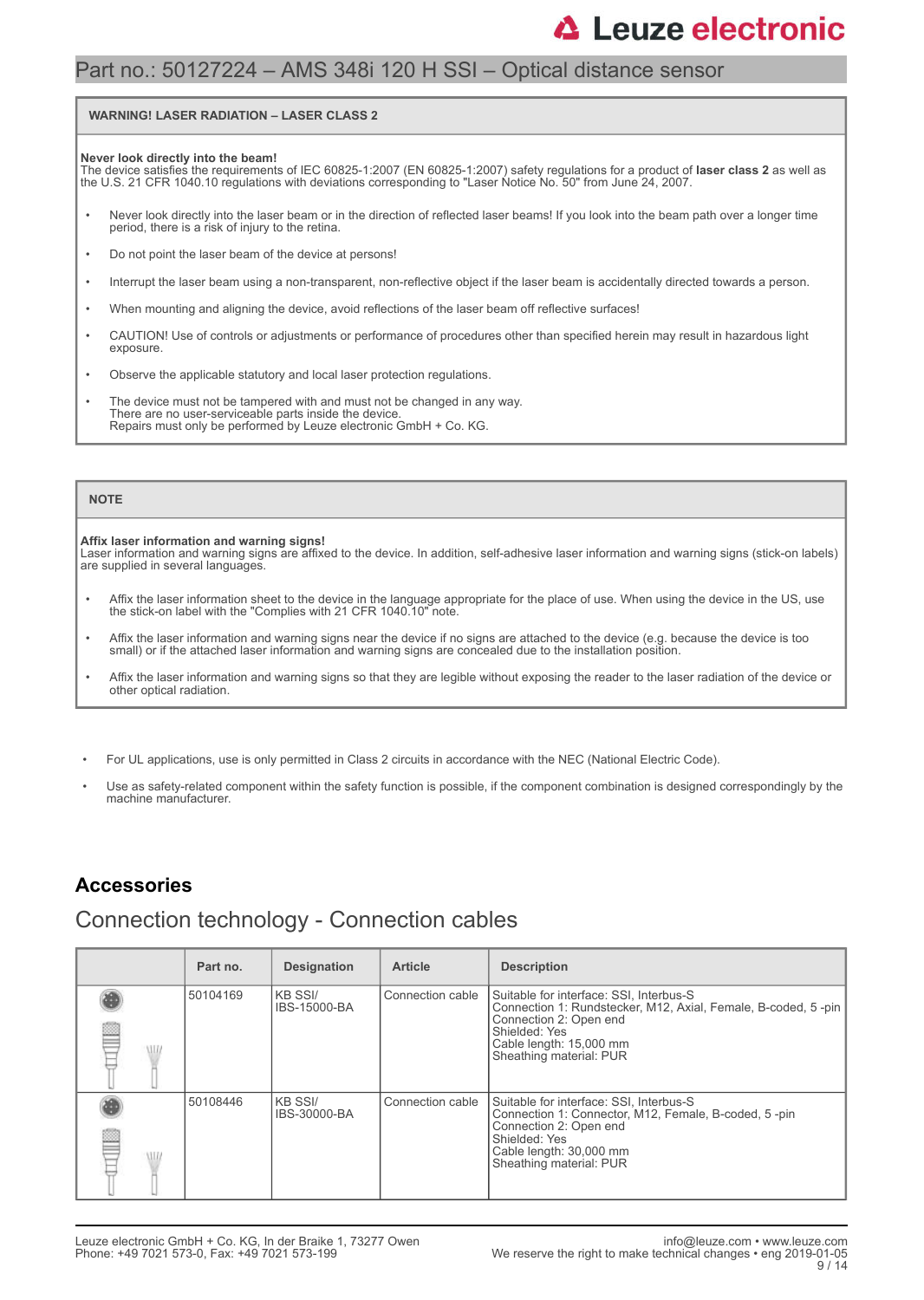## Part no.: 50127224 – AMS 348i 120 H SSI – Optical distance sensor

|              | Part no. | <b>Designation</b>                   | <b>Article</b>   | <b>Description</b>                                                                                                                                                                                       |
|--------------|----------|--------------------------------------|------------------|----------------------------------------------------------------------------------------------------------------------------------------------------------------------------------------------------------|
| WII          | 50104171 | <b>KB SSI/</b><br><b>IBS-5000-BA</b> | Connection cable | Suitable for interface: SSI, Interbus-S<br>Connection 1: Rundstecker, M12, Axial, Female, B-coded, 5-pin<br>Connection 2: Open end<br>Shielded: Yes<br>Cable length: 5,000 mm<br>Sheathing material: PUR |
| W            | 50132077 | KD U-M12-5A-<br>$V1 - 020$           | Connection cable | Connection 1: Connector, M12, Axial, Female, A-coded, 5-pin<br>Connection 2: Open end<br>Shielded: No<br>Cable length: 2,000 mm<br>Sheathing material: PVC                                               |
| W            | 50132079 | KD U-M12-5A-<br>$V1 - 050$           | Connection cable | Connection 1: Connector, M12, Axial, Female, A-coded, 5-pin<br>Connection 2: Open end<br>Shielded: No<br>Cable length: 5,000 mm<br>Sheathing material: PVC                                               |
| W            | 50132080 | KD U-M12-5A-<br>$V1 - 100$           | Connection cable | Connection 1: Connector, M12, Axial, Female, A-coded, 5-pin<br>Connection 2: Open end<br>Shielded: No<br>Cable length: 10,000 mm<br>Sheathing material: PVC                                              |
| W            | 50135073 | <b>KS ET-M12-4A-</b><br>P7-020       | Connection cable | Suitable for interface: Ethernet<br>Connection 1: Connector, M12, Axial, Male, D-coded, 4 -pin<br>Connection 2: Open end<br>Shielded: Yes<br>Cable length: 2,000 mm<br>Sheathing material: PUR           |
| W            | 50135074 | <b>KS ET-M12-4A-</b><br>P7-050       | Connection cable | Suitable for interface: Ethernet<br>Connection 1: Connector, M12, Axial, Male, D-coded, 4-pin<br>Connection 2: Open end<br>Shielded: Yes<br>Cable length: 5,000 mm<br>Sheathing material: PUR            |
| W            | 50135075 | <b>KS ET-M12-4A-</b><br>P7-100       | Connection cable | Suitable for interface: Ethernet<br>Connection 1: Connector, M12, Axial, Male, D-coded, 4-pin<br>Connection 2: Open end<br>Shielded: Yes<br>Cable length: 10,000 mm<br>Sheathing material: PUR           |
| 0<br>MI      | 50135076 | <b>KS ET-M12-4A-</b><br>P7-150       | Connection cable | Suitable for interface: Ethernet<br>Connection 1: Connector, M12, Axial, Male, D-coded, 4-pin<br>Connection 2: Open end<br>Shielded: Yes<br>Cable length: 15,000 mm<br>Sheathing material: PUR           |
| $\odot$<br>W | 50135077 | <b>KS ET-M12-4A-</b><br>P7-300       | Connection cable | Suitable for interface: Ethernet<br>Connection 1: Connector, M12, Axial, Male, D-coded, 4-pin<br>Connection 2: Open end<br>Shielded: Yes<br>Cable length: 30,000 mm<br>Sheathing material: PUR           |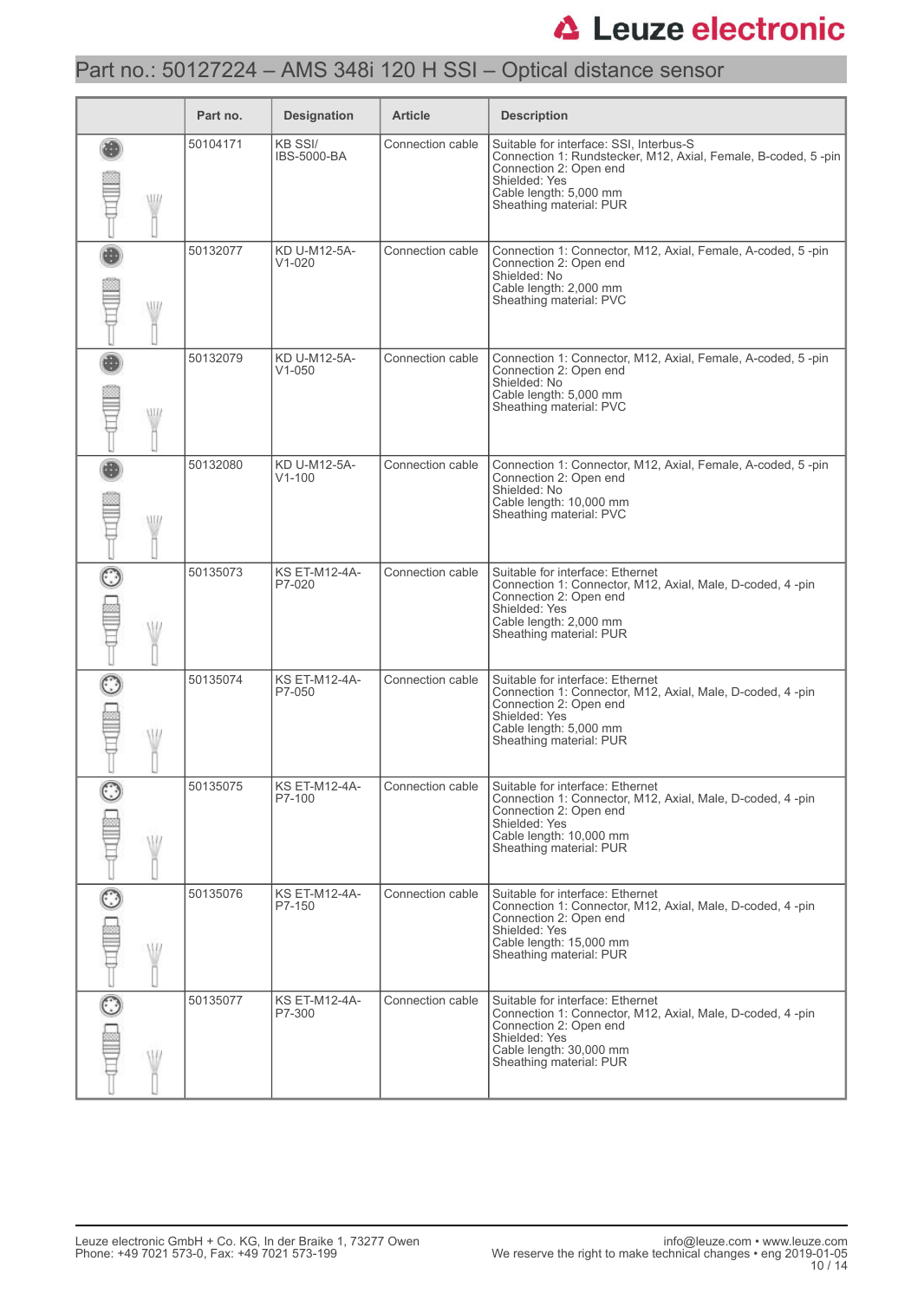### Connection technology - Interconnection cables

|   |                 | Part no. | <b>Designation</b>                     | <b>Article</b>           | <b>Description</b>                                                                                                                                                                                                                 |
|---|-----------------|----------|----------------------------------------|--------------------------|------------------------------------------------------------------------------------------------------------------------------------------------------------------------------------------------------------------------------------|
|   |                 | 50137077 | <b>KSS ET-M12-4A-</b><br>M12-4A-P7-020 | Interconnection<br>cable | Suitable for interface: Ethernet<br>Connection 1: Connector, M12, Axial, Male, D-coded, 4 -pin<br>Connection 2: Connector, M12, Axial, Male, D-coded, 4 -pin<br>Shielded: Yes<br>Cable length: 1,000 mm<br>Sheathing material: PUR |
| ි | $_{\odot}$      | 50137078 | KSS ET-M12-4A-<br>M12-4A-P7-050        | Interconnection<br>cable | Suitable for interface: Ethernet<br>Connection 1: Connector, M12, Axial, Male, D-coded, 4 -pin<br>Connection 2: Connector, M12, Axial, Male, D-coded, 4 -pin<br>Shielded: Yes<br>Cable length: 1,000 mm<br>Sheathing material: PUR |
|   |                 | 50137079 | <b>KSS ET-M12-4A-</b><br>M12-4A-P7-100 | Interconnection<br>cable | Suitable for interface: Ethernet<br>Connection 1: Connector, M12, Axial, Male, D-coded, 4 -pin<br>Connection 2: Connector, M12, Axial, Male, D-coded, 4-pin<br>Shielded: Yes<br>Cable length: 10,000 mm<br>Sheathing material: PUR |
| O | $\odot$         | 50137080 | KSS ET-M12-4A-<br>M12-4A-P7-150        | Interconnection<br>cable | Suitable for interface: Ethernet<br>Connection 1: Connector, M12, Axial, Male, D-coded, 4 -pin<br>Connection 2: Connector, M12, Axial, Male, D-coded, 4-pin<br>Shielded: Yes<br>Cable length: 15,000 mm<br>Sheathing material: PUR |
| ි | ⇔<br>Ë          | 50135080 | <b>KSS ET-M12-4A-</b><br>RJ45-A-P7-020 | Interconnection<br>cable | Suitable for interface: Ethernet<br>Connection 1: Connector, M12, Axial, Male, D-coded, 4 -pin<br>Connection 2: RJ45<br>Shielded: Yes<br>Cable length: 2,000 mm<br>Sheathing material: PUR                                         |
|   | ⇔<br>Ë<br>黽     | 50135081 | <b>KSS ET-M12-4A-</b><br>RJ45-A-P7-050 | Interconnection<br>cable | Suitable for interface: Ethernet<br>Connection 1: Connector, M12, Axial, Male, D-coded, 4-pin<br>Connection 2: RJ45<br>Shielded: Yes<br>Cable length: 5,000 mm<br>Sheathing material: PUR                                          |
|   | tund.<br>Ë<br>Ū | 50135082 | KSS ET-M12-4A-<br>RJ45-A-P7-100        | Interconnection<br>cable | Suitable for interface: Ethernet<br>Connection 1: Connector, M12, Axial, Male, D-coded, 4-pin<br>Connection 2: RJ45<br>Shielded: Yes<br>Cable length: 10,000 mm<br>Sheathing material: PUR                                         |
| C | ⇔<br>Ë          | 50135083 | <b>KSS ET-M12-4A-</b><br>RJ45-A-P7-150 | Interconnection<br>cable | Suitable for interface: Ethernet<br>Connection 1: Connector, M12, Axial, Male, D-coded, 4-pin<br>Connection 2: RJ45<br>Shielded: Yes<br>Cable length: 15,000 mm<br>Sheathing material: PUR                                         |
|   | ⇔<br>Ü<br>Œ     | 50135084 | KSS ET-M12-4A-<br>RJ45-A-P7-300        | Interconnection<br>cable | Suitable for interface: Ethernet<br>Connection 1: Connector, M12, Axial, Male, D-coded, 4-pin<br>Connection 2: RJ45<br>Shielded: Yes<br>Cable length: 30,000 mm<br>Sheathing material: PUR                                         |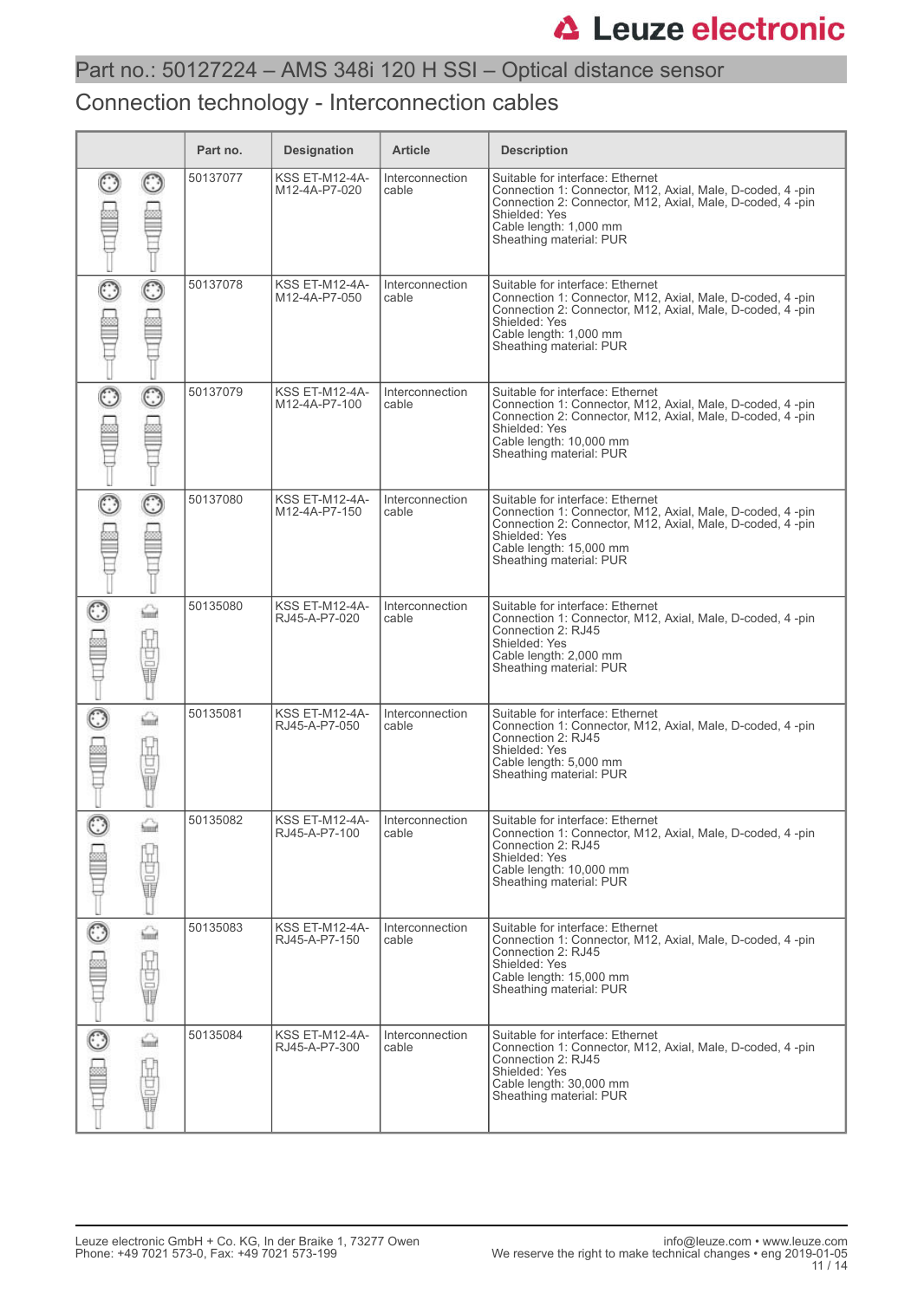### Connection technology - Connectors

| Part no. | <b>Designation</b> | <b>Article</b> | <b>Description</b>                                                                                              |
|----------|--------------------|----------------|-----------------------------------------------------------------------------------------------------------------|
| 50038538 | KD 02-5-BA         | Connector      | Suitable for interface: PROFIBUS DP, MultiNet Plus<br>Connection: Connector, M12, Axial, Female, B-coded, 5-pin |
| 50038537 | KD 02-5-SA         | Connector      | Suitable for interface: PROFIBUS DP, MultiNet Plus<br>Connection: Connector, M12, Axial, Male, B-coded, 5-pin   |
| 50020501 | KD 095-5A          | Connector      | Connection: Connector, M12, Axial, Female, A-coded, 5-pin                                                       |
| 50112155 | S-M12A-ET          | Connector      | Suitable for interface: Ethernet<br>Connection: Connector, M12, Axial, Male, D-coded, 4-pin                     |

### Connection technology - Adapters

| Part no. | <b>Designation</b>              | <b>Article</b> | <b>Description</b>                                                                                                                                 |
|----------|---------------------------------|----------------|----------------------------------------------------------------------------------------------------------------------------------------------------|
| 50109832 | KDS ET-M12/<br><b>RJ45 W-4P</b> | Adapter        | Suitable for: Ethernet<br>Number of connections: 2 Piece(s)<br>Connection 1: Connector, M12, Angled, Female, D-coded, 4 -pin<br>Connection 2: RJ45 |

## Mounting technology - Other

|            | Part no. | <b>Designation</b>               | <b>Article</b> | <b>Description</b>                                                                                                                                     |
|------------|----------|----------------------------------|----------------|--------------------------------------------------------------------------------------------------------------------------------------------------------|
| <b>ALC</b> | 50107255 | MW OMS/AMS 01   Mounting bracket |                | Design of mounting device: Angle, L-shape<br>Fastening, at system: Through-hole mounting<br>Mounting bracket, at device: Screw type<br>Material: Metal |

### Reflective tapes for distance sensors

| Part no. | <b>Designation</b>         | <b>Article</b> | <b>Description</b>                                                                                                                                                                                          |
|----------|----------------------------|----------------|-------------------------------------------------------------------------------------------------------------------------------------------------------------------------------------------------------------|
| 50115020 | Reflexfolie<br>200x200mm-H | Reflector      | Special design: Heating<br>Supply voltage: 230 V, AC<br>Design: Rectangular<br>Reflective surface: 200 mm x 200 mm<br>Base material: Aluminum composite<br>Fastening: Mounting plate, Through-hole mounting |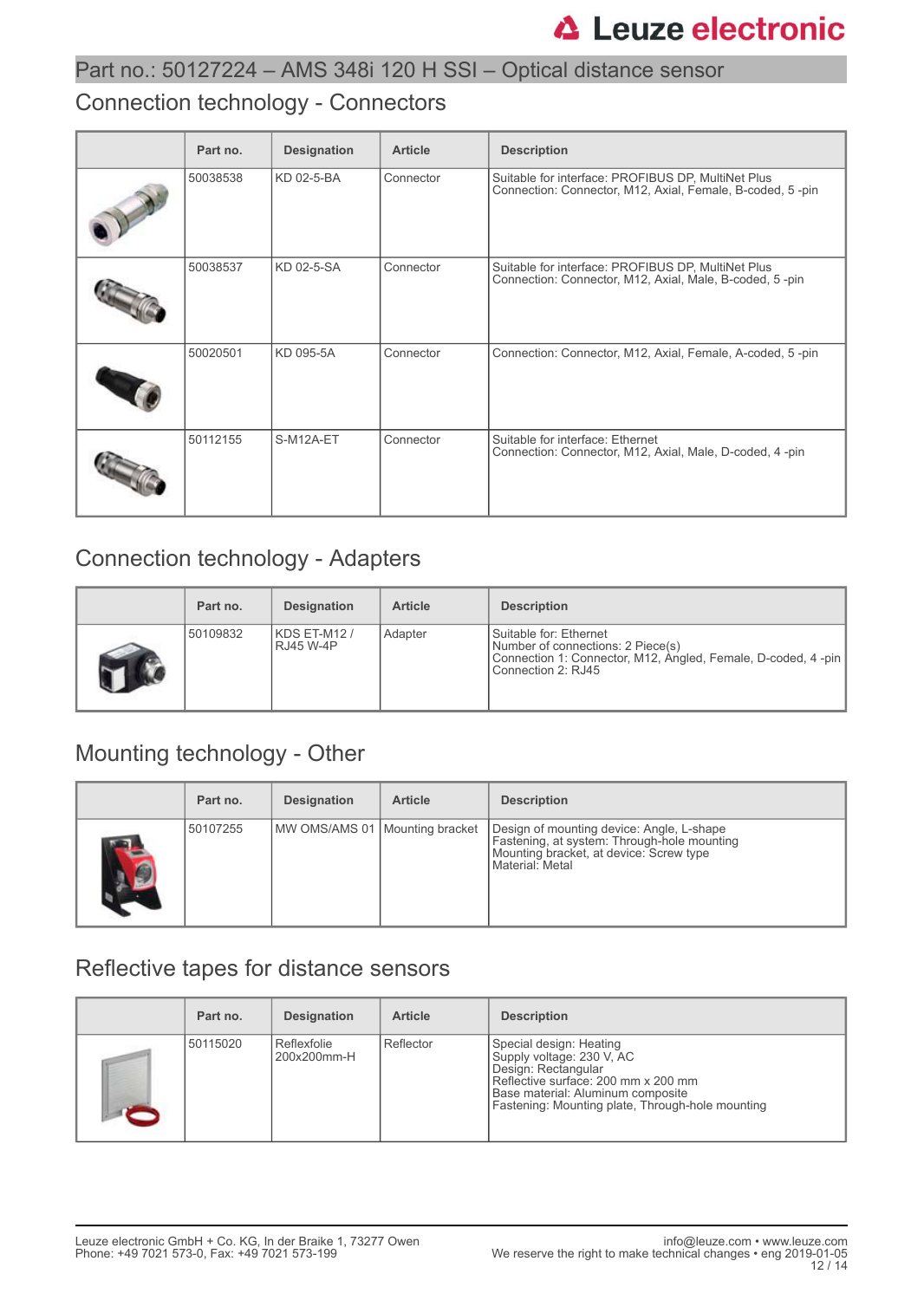## Part no.: 50127224 – AMS 348i 120 H SSI – Optical distance sensor

| Part no. | <b>Designation</b>         | <b>Article</b>  | <b>Description</b>                                                                                                                                                                                          |
|----------|----------------------------|-----------------|-------------------------------------------------------------------------------------------------------------------------------------------------------------------------------------------------------------|
| 50104364 | Reflexfolie<br>200x200mm-M | Reflector       | Design: Rectangular<br>Reflective surface: 200 mm x 200 mm<br>Base material: Aluminum composite<br>Fastening: Through-hole mounting, Mounting plate                                                         |
| 50104361 | Reflexfolie<br>200x200mm-S | Reflective tape | Design: Rectangular<br>Reflective surface: 200 mm x 200 mm<br>Chemical designation of the material: PMMA<br>Fastening: Adhesive                                                                             |
| 50115021 | Reflexfolie<br>500x500mm-H | Reflector       | Supply voltage: 230 V, AC<br>Design: Rectangular<br>Reflective surface: 500 mm x 500 mm<br>Base material: Aluminum<br>Fastening: Mounting plate, Through-hole mounting<br>Special design: Heating           |
| 50104365 | Reflexfolie<br>500x500mm-M | Reflector       | Design: Rectangular<br>Reflective surface: 500 mm x 500 mm<br>Base material: Aluminum composite<br>Fastening: Through-hole mounting, Mounting plate                                                         |
| 50104362 | Reflexfolie<br>500x500mm-S | Reflective tape | Design: Rectangular<br>Reflective surface: 500 mm x 500 mm<br>Chemical designation of the material: PMMA<br>Fastening: Adhesive                                                                             |
| 50115022 | Reflexfolie<br>914x914mm-H | Reflector       | Special design: Heating<br>Supply voltage: 230 V, AC<br>Design: Rectangular<br>Reflective surface: 914 mm x 914 mm<br>Base material: Aluminum composite<br>Fastening: Mounting plate, Through-hole mounting |
| 50104366 | Reflexfolie<br>914x914mm-M | Reflector       | Design: Rectangular<br>Reflective surface: 914 mm x 914 mm<br>Base material: Aluminum<br>Fastening: Through-hole mounting, Mounting plate                                                                   |
| 50108988 | Reflexfolie<br>914x914mm-S | Reflective tape | Design: Rectangular<br>Reflective surface: 914 mm x 914 mm<br>Chemical designation of the material: PMMA<br>Fastening: Adhesive                                                                             |

### Deflecting mirror

| Part no. | <b>Designation</b> | <b>Article</b>    | <b>Description</b>                       |
|----------|--------------------|-------------------|------------------------------------------|
| 50035630 | <b>IUS 1 OMS</b>   | Deflecting mirror | Type of fastening: Screw type            |
| 50104479 | US AMS 01          | Deflecting mirror | Type of fastening: Through-hole mounting |